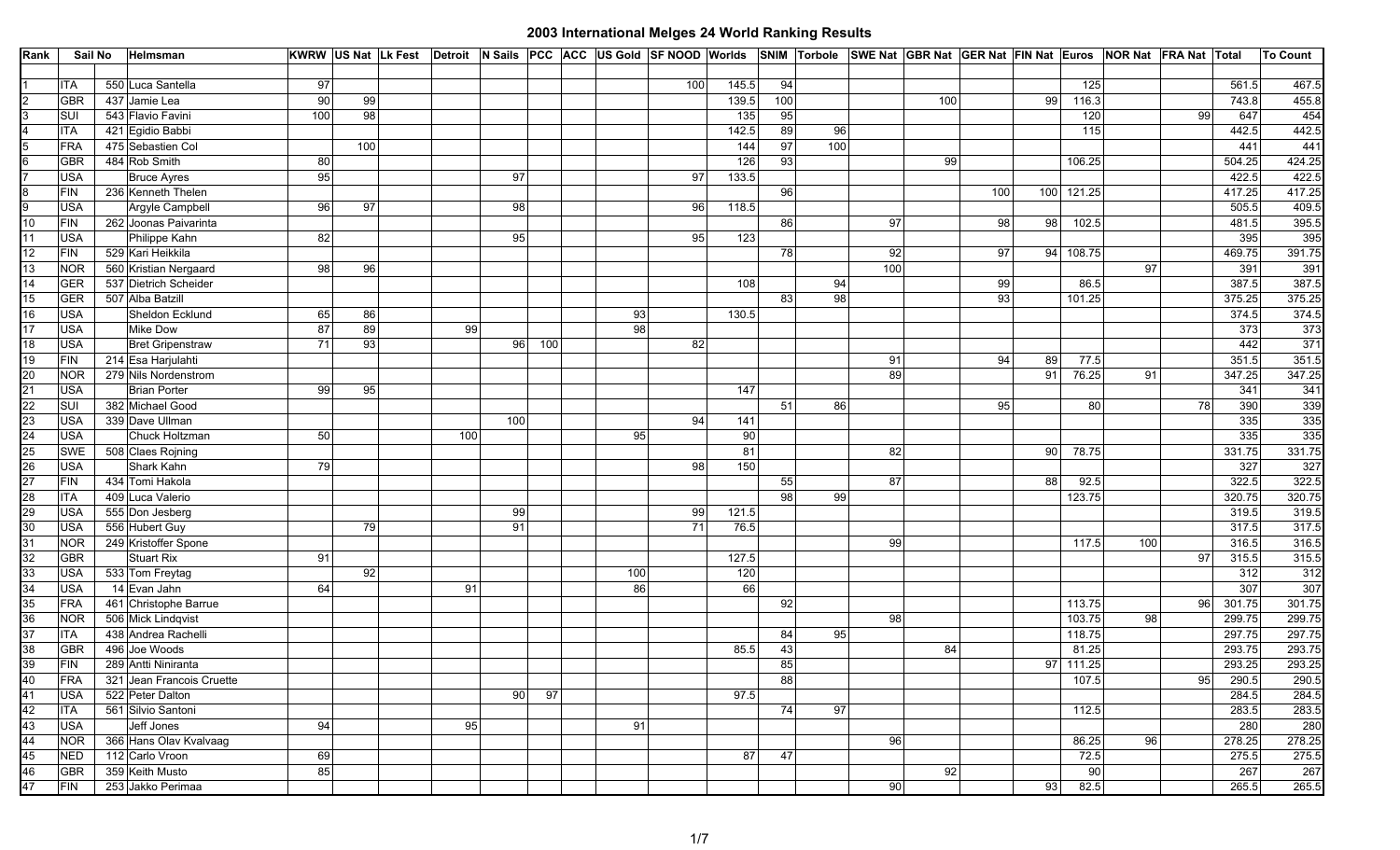| Rank                                              | Sail No    | Helmsman                 |    |    |    |    |    |    |    |    |       |                 |    |          | KWRW US Nat Lk Fest Detroit N Sails PCC ACC US Gold SF NOOD Worlds SNIM Torbole SWE Nat GBR Nat GER Nat FIN Nat Euros NOR Nat FRA Nat Total |        |                 |                 | To Count         |
|---------------------------------------------------|------------|--------------------------|----|----|----|----|----|----|----|----|-------|-----------------|----|----------|---------------------------------------------------------------------------------------------------------------------------------------------|--------|-----------------|-----------------|------------------|
| 48                                                | <b>GBR</b> | 340 Simon Henning        |    |    |    |    |    |    |    |    |       | 75              |    | 94       |                                                                                                                                             |        | 93              | 262             | 262              |
| 49                                                | SUI        | 336 Jurg Wittich         |    |    |    |    |    |    |    |    |       |                 | 89 |          | 96                                                                                                                                          |        | 74              | 259             | 259              |
| 50                                                | GER        | 474 Gunter Tzeschlock    |    |    |    |    |    |    |    |    |       |                 | 85 |          | 92                                                                                                                                          |        | 79              | 256             | 256              |
| 51                                                | <b>MON</b> | 429 Antoine Frickey      |    |    |    |    |    |    |    |    |       | 65              |    |          | 100                                                                                                                                         |        | 91              | 256             | 256              |
| 52                                                | <b>USA</b> | 301 Dennis Surtees       |    |    |    |    | 93 |    |    | 83 | 78    |                 |    |          |                                                                                                                                             |        |                 | 254             | 254              |
|                                                   | GBR        | 405 Paul Lovejoy         |    |    |    |    |    |    |    |    |       | 63              |    | 92       | 96.25                                                                                                                                       |        |                 | 251.25          | 251.25           |
|                                                   | <b>SWE</b> | 532 Mikael Olesen        |    |    |    |    |    |    |    |    |       | 69              |    | 93       | 88.75                                                                                                                                       |        |                 | 250.75          | 250.75           |
| $\begin{array}{c}\n 53 \\ 54 \\ 55\n \end{array}$ | <b>USA</b> | 177 Warren Davidson      |    |    |    |    |    | 96 |    | 76 | 75    |                 |    |          |                                                                                                                                             |        |                 | 247             | 247              |
| 56                                                | <b>USA</b> | 575 Harry Melges         |    |    |    |    |    |    |    | 90 | 148.5 |                 |    |          |                                                                                                                                             |        |                 | 238.5           | 238.5            |
| 57                                                | <b>USA</b> | 243 Glen Klute           |    |    |    |    |    | 94 |    | 81 | 55.5  |                 |    |          |                                                                                                                                             |        |                 | 230.5           | 230.5            |
| 58                                                | <b>USA</b> | 542 John Bertrand        |    |    |    |    |    |    | 97 |    | 129   |                 |    |          |                                                                                                                                             |        |                 | 226             | 226              |
| 59                                                | GBR        | 527 Simon Dobson         |    |    |    |    |    |    |    |    |       | 52              |    | 88       |                                                                                                                                             | 85     |                 | 225             | 225              |
| 60                                                | FRA        | 173 Olivier Ponthieu     |    |    |    |    |    |    |    |    | 124.5 | 91              |    |          |                                                                                                                                             |        |                 | 215.5           | 215.5            |
| 61                                                | <b>USA</b> | 183 Doug DuBois          |    |    |    |    | 86 |    |    | 74 | 49.5  |                 |    |          |                                                                                                                                             |        |                 | 209.5           | 209.5            |
| 62                                                | GBR        | 546 Nigel Grogan         |    |    |    |    |    |    |    |    |       |                 |    | 98       | 110                                                                                                                                         |        |                 | 208             | 208              |
| 63                                                | <b>BEL</b> | 335 Marc Van Damme       |    |    |    |    |    |    |    |    |       | 48              |    |          | 87                                                                                                                                          |        | 69              | 204             | 204              |
| $\frac{64}{65}$                                   | <b>USA</b> | 206 Jeff Thorpe          |    |    |    |    |    |    |    | 93 | 109.5 |                 |    |          |                                                                                                                                             |        |                 | 202.5           | 202.5            |
|                                                   | <b>USA</b> | 401 Kerry Poe            |    |    |    |    |    | 99 |    |    | 102   |                 |    |          |                                                                                                                                             |        |                 | 201             | 201              |
| 66<br>67                                          | GBR        | 431 Mark Rushall         |    |    |    |    |    |    |    |    |       |                 |    | 95       | 98.75                                                                                                                                       |        |                 | 193.75          | 193.75           |
|                                                   | <b>USA</b> | 347 Paul Hulsey          |    |    |    | 98 |    |    | 92 |    |       |                 |    |          |                                                                                                                                             |        |                 | 190             | 190              |
| 68                                                | <b>NOR</b> | 509 Petter Hodt Bjerke   |    |    |    |    |    |    |    |    |       |                 |    | 95       |                                                                                                                                             | 94     |                 | 189             | 189              |
| 69                                                | <b>USA</b> | 511 Scott Dale           |    |    |    |    |    |    |    | 89 | 99    |                 |    |          |                                                                                                                                             |        |                 | 188             | 188              |
| 70                                                | <b>SWE</b> | 454 Fredrik Wenehult     |    |    |    |    |    |    |    |    |       | 32              |    | 88       | 67.5                                                                                                                                        |        |                 | 187.5           | 187.5            |
| 71                                                | <b>USA</b> | 378 Scott Gregory        |    | 87 |    |    |    | 99 |    |    |       |                 |    |          |                                                                                                                                             |        |                 | 186             | 186              |
| 72                                                | FRA        | 389 Paul Maxime          |    |    |    |    |    |    |    |    |       | 87 <sup>°</sup> |    |          |                                                                                                                                             |        | 98              | 185             | 185              |
| 73                                                | GBR        | 452 Martin Wedge         |    |    |    |    |    |    |    |    | 100.5 |                 |    | 83       |                                                                                                                                             |        |                 | 183.5           | 183.5            |
| 74                                                | CAN        | 515 John Sherlock        | 93 |    |    |    |    |    | 90 |    |       |                 |    |          |                                                                                                                                             |        |                 | $\frac{1}{183}$ | $\frac{183}{ }$  |
| 75                                                | <b>USA</b> | Doug Clarke              | 89 | 94 |    |    |    |    |    |    |       |                 |    |          |                                                                                                                                             |        |                 | 183             | 183              |
| 76                                                | <b>USA</b> | 89 Jeffrey Brizes        |    |    |    |    | 89 |    |    |    | 93    |                 |    |          |                                                                                                                                             |        |                 | 182             | 182              |
| 77                                                | <b>ITA</b> | 139 Adriano Preti        |    |    |    |    |    |    |    |    |       | 83              |    |          | 97.5                                                                                                                                        |        |                 | 180.5           | 180.5            |
| 78                                                | <b>USA</b> | 36 Matt Mayo             |    | 83 | 97 |    |    |    |    |    |       |                 |    |          |                                                                                                                                             |        |                 | 180             | 180              |
| 79                                                | <b>GBR</b> | 534 John Pollard         | 83 |    |    |    |    |    |    |    |       |                 |    | 96       |                                                                                                                                             |        |                 | 179             | 179              |
| 80                                                | FIN        | 316 Johan Neovius        |    |    |    |    |    |    |    |    |       |                 |    |          | 95<br>83.75                                                                                                                                 |        |                 | 178.75          | 178.75           |
| 81                                                | <b>USA</b> | Sean Scarborough         | 84 |    |    |    |    |    |    |    | 94.5  |                 |    |          |                                                                                                                                             |        |                 | 178.5           | 178.5            |
| $\frac{82}{83}$                                   | <b>USA</b> | Jeff Littfin             | 73 |    |    |    |    |    |    |    | 105   |                 |    |          |                                                                                                                                             |        |                 | 178             | $\frac{1}{178}$  |
|                                                   | GER        | 504 Andreas Vincon       |    |    |    |    |    |    |    |    |       |                 | 87 |          | 90                                                                                                                                          |        |                 | 177             | 177              |
| 84                                                | <b>USA</b> | 15 Kimberly Arnston      |    |    |    |    |    | 92 |    | 84 |       |                 |    |          |                                                                                                                                             |        |                 | 176             | 176              |
| 85                                                | <b>GBR</b> | 334 Simon Coleridge      |    |    |    |    |    |    |    |    |       |                 |    | 91       |                                                                                                                                             |        | 84              | 175             | 175              |
| 86                                                | <b>FRA</b> | 193 Philippe Legros      |    |    |    |    |    |    |    |    |       | 81              |    |          |                                                                                                                                             |        | 94              | $\frac{1}{175}$ | 175              |
| $\overline{87}$                                   | <b>ITA</b> | 490 Giovanni Giordo      |    |    |    |    |    |    |    |    |       | 70              |    |          | 105                                                                                                                                         |        |                 | 175             | 175              |
| 88<br>89                                          | <b>USA</b> | 24 Kevin Clark           |    |    |    |    |    |    |    | 86 | 88.5  |                 |    |          |                                                                                                                                             |        |                 | 174.5           | 174.5            |
|                                                   | <b>FRA</b> | 422 Remy Arnaud          |    |    |    |    |    |    |    |    |       | 79              |    |          | 93.75                                                                                                                                       |        |                 | 172.75          | 172.75           |
| 90                                                | FRA        | 370 Dimitri Nicolopoulos |    |    |    |    |    |    |    |    |       | 82              |    |          |                                                                                                                                             |        | 90 <sub>l</sub> | $\boxed{172}$   | 172              |
| 91                                                | FRA        | 423 Jacques Di Russo     |    |    |    |    |    |    |    |    |       | 82              |    |          |                                                                                                                                             |        | 89              | $\frac{1}{171}$ | $\overline{171}$ |
| 92                                                | <b>USA</b> | 222 Rick Moseley         |    |    |    |    |    |    |    | 78 | 91.5  |                 |    |          |                                                                                                                                             |        |                 | 169.5<br>169    | 169.5            |
| 93                                                | <b>USA</b> | 346 Marc Steyn           |    |    |    | 90 |    |    | 79 |    |       |                 |    |          |                                                                                                                                             |        |                 |                 | 169              |
| ਰ<br>ਹੋ                                           | SWE        | 172 Torsten Bergh        |    |    |    |    |    |    |    |    |       |                 |    | 86<br>94 | 89                                                                                                                                          | 75     |                 | 250             | 164              |
|                                                   | SWE        | 283 Jonas Nyqvist        |    |    |    |    |    |    |    |    |       |                 |    |          |                                                                                                                                             | $70\,$ |                 | 164             | 164              |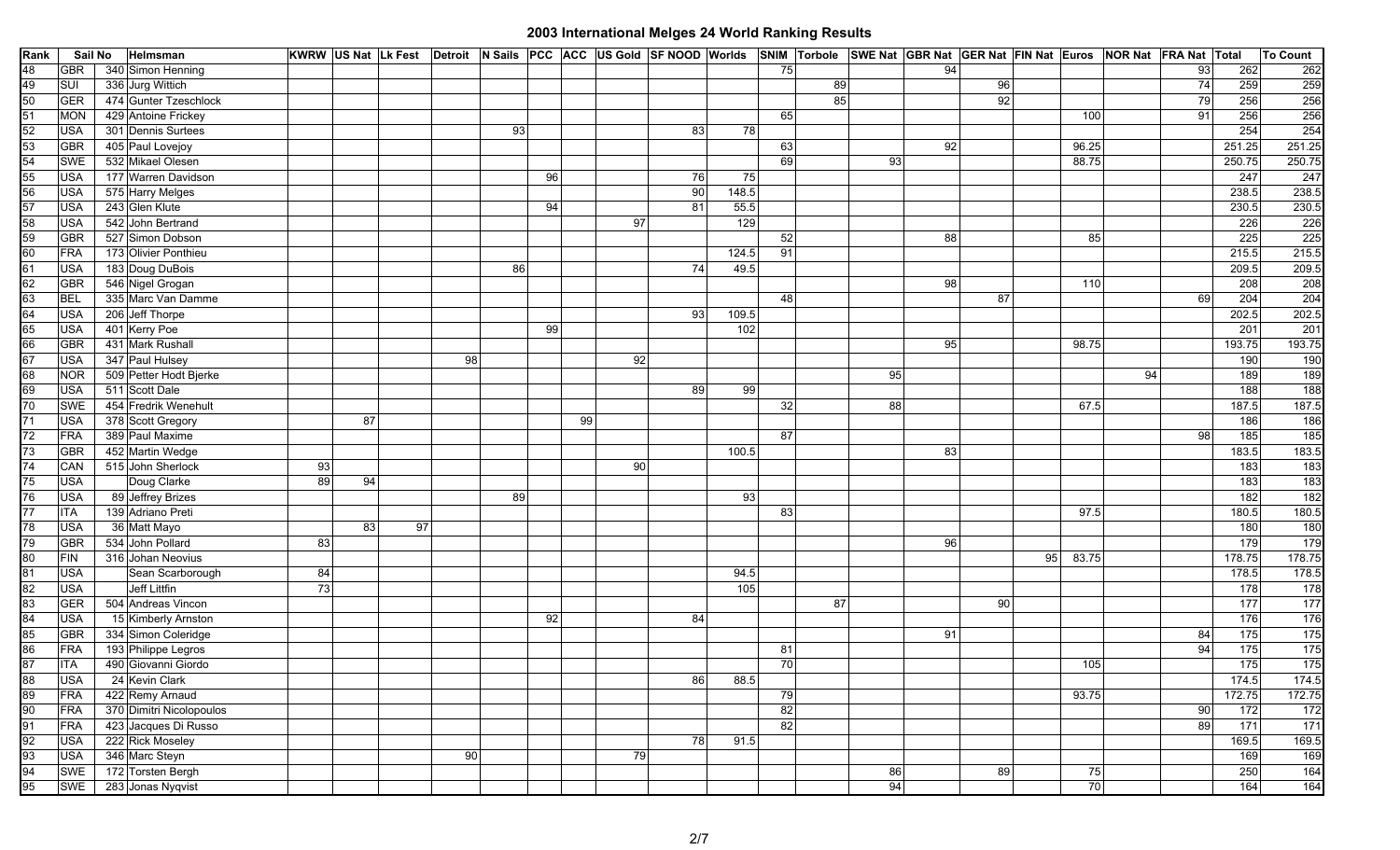| Rank            | Sail No    | Helmsman                 |    |    |    |    | KWRW US Nat Lk Fest Detroit N Sails PCC ACC US Gold SF NOOD Worlds SNIM Torbole |    |    |       |    |    | SWE Nat GBR Nat GER Nat FIN Nat Euros NOR Nat FRA Nat Total |    |    |       |     |                   | To Count         |
|-----------------|------------|--------------------------|----|----|----|----|---------------------------------------------------------------------------------|----|----|-------|----|----|-------------------------------------------------------------|----|----|-------|-----|-------------------|------------------|
| 96              | FRA        | 329 Alain Roig           |    |    |    |    |                                                                                 |    |    |       | 72 |    |                                                             |    |    |       | 92  | 164               | 164              |
| 97              | FIN        | 425 Samuel Thesleff      |    |    |    |    |                                                                                 |    |    |       |    |    |                                                             |    | 92 | 71.25 |     | 163.25            | 163.25           |
| 98              | <b>USA</b> | Brian Harrison           | 72 | 89 |    |    |                                                                                 |    |    |       |    |    |                                                             |    |    |       |     | 161               | 161              |
| 99              | <b>USA</b> | 218 Chris Winnard        |    |    |    |    | 93                                                                              |    |    | 67.5  |    |    |                                                             |    |    |       |     | 160.5             | 160.5            |
| 100             | <b>USA</b> | Routt Reigart            | 70 |    |    |    | 90                                                                              |    |    |       |    |    |                                                             |    |    |       |     | 160               | 160              |
| 101             | <b>USA</b> | Karen Gottwald           | 75 |    |    |    |                                                                                 | 83 |    |       |    |    |                                                             |    |    |       |     | 158               | 158              |
| 102             | FRA        | 358 Aude Trabach         |    |    |    |    |                                                                                 |    |    |       | 71 |    |                                                             |    |    |       | 86  | $\frac{157}{ }$   | 157              |
| 103             | FRA        | 440 Benoit Feger         |    |    |    |    |                                                                                 |    |    |       | 73 |    |                                                             |    |    |       | -83 | 156               | 156              |
| 104             | <b>USA</b> | 76 Jeff Meyers           |    | 74 |    |    | 81                                                                              |    |    |       |    |    |                                                             |    |    |       |     | 155               | $\boxed{155}$    |
| 105             | <b>USA</b> | 330 David Emberson       |    |    |    | 85 |                                                                                 |    | 70 |       |    |    |                                                             |    |    |       |     | 155               | 155              |
| 106             | <b>USA</b> | 41 Justin Neal           |    | 75 |    |    |                                                                                 | 78 |    |       |    |    |                                                             |    |    |       |     | 153               | $\boxed{153}$    |
| 107             | <b>USA</b> | John Raymont             | 61 |    |    |    | 92                                                                              |    |    |       |    |    |                                                             |    |    |       |     | 153               | $\boxed{153}$    |
| 108             | <b>SWE</b> | 282 Gustav Ohrn          |    |    |    |    |                                                                                 |    |    |       |    |    | 83                                                          |    |    | 68.75 |     | 151.75            | 151.75           |
| 109             | FIN        | 319 Toivanen Juha-Pekka  |    |    |    |    |                                                                                 |    |    |       |    |    |                                                             |    | 87 | 63.75 |     | 150.75            | 150.75           |
| 110             | <b>USA</b> | Cindy Cromwell           | 58 |    | 92 |    |                                                                                 |    |    |       |    |    |                                                             |    |    |       |     | 150               | 150              |
| 111             | FRA        | 428 Alban Mesnil         |    |    |    |    |                                                                                 |    |    |       | 62 |    |                                                             |    |    |       | 87  | 149               | 149              |
| 112             | FRA        | 323 Jerome Dupin         |    |    |    |    |                                                                                 |    |    |       | 80 |    |                                                             |    |    |       | 68  | 148               | $\boxed{148}$    |
| 113             | <b>ITA</b> | 196 Francesco Piccarreta |    |    |    |    |                                                                                 |    |    |       | 53 | 92 |                                                             |    |    |       |     | $\frac{145}{ }$   | 145              |
| 114             | FRA        | 387 Vincent Sauleau      |    |    |    |    |                                                                                 |    |    |       | 56 |    |                                                             |    |    |       | 88  | 144               | 144              |
| 115             | <b>USA</b> | 10 Tom Hagar             | 47 |    | 97 |    |                                                                                 |    |    |       |    |    |                                                             |    |    |       |     | 144               | 144              |
| 116             | <b>USA</b> | 140 Dean Daniels         |    |    |    |    |                                                                                 |    | 80 | 61.5  |    |    |                                                             |    |    |       |     | 141.5             | 141.5            |
| 117             | <b>GBR</b> | 233 Tim Jones            |    |    |    |    |                                                                                 |    |    |       |    |    |                                                             | 76 |    | 62.5  |     | 138.5             | 138.5            |
| 118             | <b>GBR</b> | Rob Greenhalgh           |    |    |    |    |                                                                                 |    |    | 138   |    |    |                                                             |    |    |       |     | 138               | $\boxed{138}$    |
| 119             | <b>GBR</b> | Paul Brotherton          |    |    |    |    |                                                                                 |    |    | 136.5 |    |    |                                                             |    |    |       |     | 136.5             | 136.5            |
| 120             | <b>FRA</b> | 170 Adrien Follin        |    |    |    |    |                                                                                 |    |    |       | 59 |    |                                                             |    |    |       | 77  | 136               | $\boxed{136}$    |
| 121             | FRA        | 122 Jean-Philippe Cau    |    |    |    |    |                                                                                 |    |    |       | 49 |    |                                                             |    |    |       | 85  | 134               | 134              |
| 122             | <b>GBR</b> | 368 Allen Brown          |    |    |    |    |                                                                                 |    |    |       | 45 |    |                                                             | 89 |    |       |     | 134               | 134              |
| 123             | <b>USA</b> | Seadon Wijsen            |    |    |    |    |                                                                                 |    |    | 132   |    |    |                                                             |    |    |       |     | 132               | $132$            |
| 124             | <b>USA</b> | John Mathis              | 49 | 80 |    |    |                                                                                 |    |    |       |    |    |                                                             |    |    |       |     | 129               | 129              |
| 125             | <b>USA</b> | 200 Scott Baker          | 51 | 77 |    |    |                                                                                 |    |    |       |    |    |                                                             |    |    |       |     | 128               | 128              |
| 126             | <b>GBR</b> | 477 Adrian Peach         |    |    |    |    |                                                                                 |    |    |       | 38 |    |                                                             | 90 |    |       |     | 128               | 128              |
| 127             | <b>USA</b> | 176 Darrel Lager         |    |    |    |    |                                                                                 |    | 75 | 51    |    |    |                                                             |    |    |       |     | 126               | 126              |
| 128             | FRA        | 475 Morgan Reeser        |    |    |    |    |                                                                                 |    |    |       |    |    |                                                             |    |    | 122.5 |     | 122.5             | 122.5            |
| 129             | FRA        | 383 Marc Jean Sparfel    |    |    |    |    |                                                                                 |    |    |       | 41 |    |                                                             |    |    |       | 81  | 122               | $\boxed{122}$    |
| 130             | <b>GBR</b> | 536 David Myatt          |    |    |    |    |                                                                                 |    |    |       | 35 |    |                                                             | 86 |    |       |     | $\overline{121}$  | $\overline{121}$ |
| 131             | <b>GBR</b> | 403 Dean Argent          |    |    |    |    |                                                                                 |    |    |       | 33 |    |                                                             | 87 |    |       |     | 120               | 120              |
| 132             | <b>USA</b> | Kenneth Kaan             |    |    |    |    |                                                                                 |    |    | 117   |    |    |                                                             |    |    |       |     | $\frac{117}{117}$ | 117              |
| 133             | FRA        | 426 Bertrand Semaille    |    |    |    |    |                                                                                 |    |    |       | 44 |    |                                                             |    |    |       | 72  | $\frac{116}{ }$   | $\boxed{116}$    |
| 134             | <b>USA</b> | Zarko Draganic           |    |    |    |    |                                                                                 |    |    | 115.5 |    |    |                                                             |    |    |       |     | 115.5             | 115.5            |
| $\frac{1}{135}$ | <b>USA</b> | Matt McQueen             |    |    |    |    |                                                                                 |    |    | 114   |    |    |                                                             |    |    |       |     | 114               | $\boxed{114}$    |
| 136             | <b>GBR</b> | 538 Simon Benest         |    |    |    |    |                                                                                 |    |    |       | 34 |    |                                                             | 79 |    |       |     | 113               | 113              |
| 137             | <b>FRA</b> | Damien Le Moign          |    |    |    |    |                                                                                 |    |    | 112.5 |    |    |                                                             |    |    |       |     | 112.5             | 112.5            |
| 138             | <b>FRA</b> | 471 E Nebout             |    |    |    |    |                                                                                 |    |    |       | 36 |    |                                                             |    |    |       | 76  | 112               | 112              |
| 139             | FRA        | 225 Alexandre Marchetta  |    |    |    |    |                                                                                 |    |    |       | 37 |    |                                                             |    |    |       | 75  | 112               | 112              |
| 140             | <b>USA</b> | James Spithill           |    |    |    |    |                                                                                 |    |    | 111   |    |    |                                                             |    |    |       |     | 111               | 111              |
| 141             | SUI        | 530 Marco Tribo          |    |    |    |    |                                                                                 |    |    |       | 31 | 79 |                                                             |    |    |       |     | 110               | 110              |
| 142             | FRA        | Benoit Charon            |    |    |    |    |                                                                                 |    |    | 106.5 |    |    |                                                             |    |    |       |     | 106.5             | 106.5            |
| $\frac{1}{143}$ | <b>USA</b> | Peter Vessella           |    |    |    |    |                                                                                 |    |    | 103.5 |    |    |                                                             |    |    |       |     | 103.5             | 103.5            |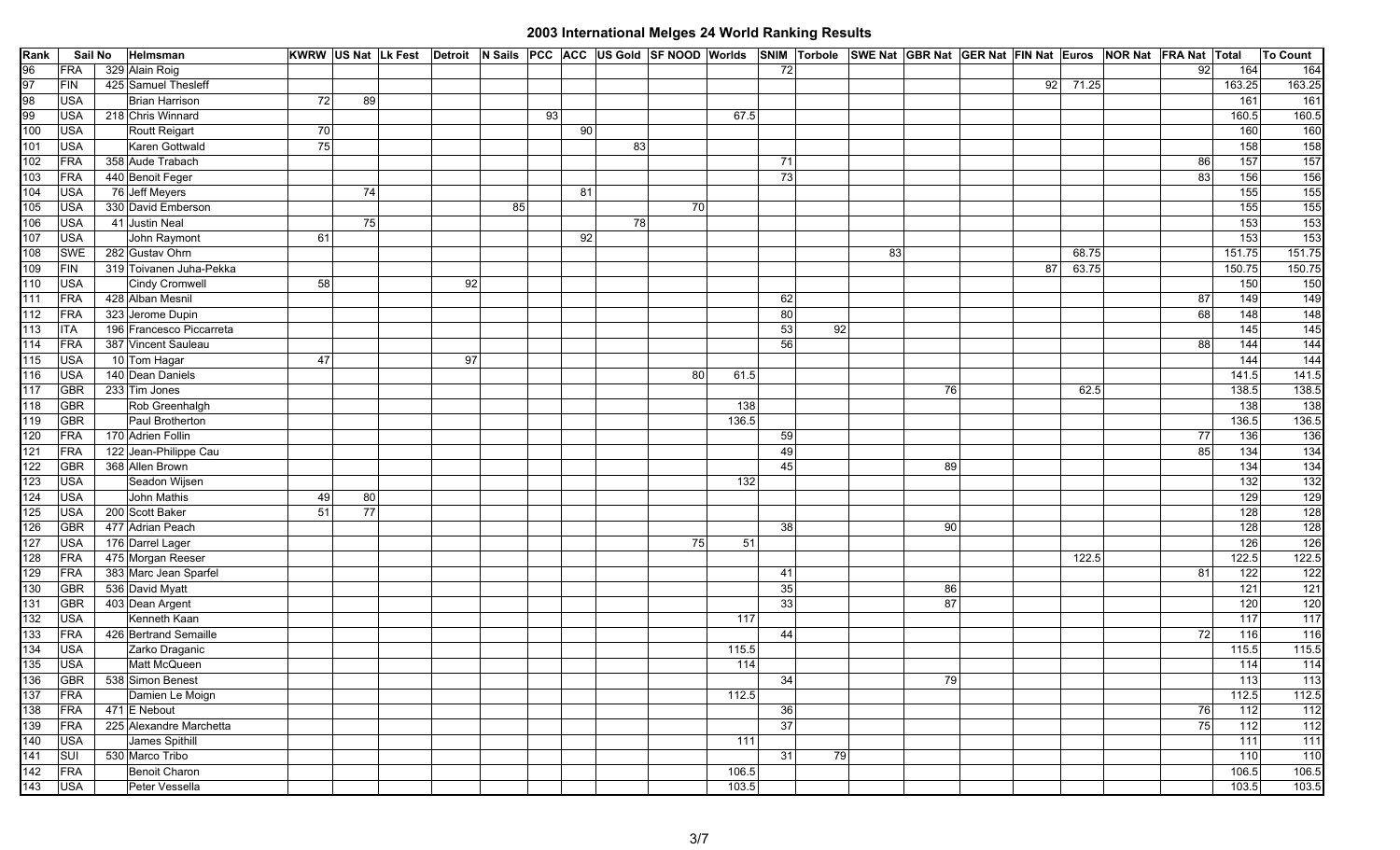| Rank | Sail No    | Helmsman                    |    | KWRW US Nat Lk Fest Detroit N Sails PCC ACC US Gold SF NOOD Worlds SNIM Torbole SWE Nat GBR Nat GER Nat FIN Nat Euros NOR Nat FRA Nat Total |    |    |    |     |    |    |    |    |    |    |    |    |       |    |       | To Count                                                                                                                                                                                            |
|------|------------|-----------------------------|----|---------------------------------------------------------------------------------------------------------------------------------------------|----|----|----|-----|----|----|----|----|----|----|----|----|-------|----|-------|-----------------------------------------------------------------------------------------------------------------------------------------------------------------------------------------------------|
| 144  | <b>USA</b> | Ross Griffith               |    |                                                                                                                                             |    |    |    | 100 |    |    |    |    |    |    |    |    |       |    | 100   | 100                                                                                                                                                                                                 |
| 145  | <b>USA</b> | 479 Michael Sher            |    | 100                                                                                                                                         |    |    |    |     |    |    |    |    |    |    |    |    |       |    | 100   | 100                                                                                                                                                                                                 |
| 146  | <b>USA</b> | 420 Mark Geising            |    | 99                                                                                                                                          |    |    |    |     |    |    |    |    |    |    |    |    |       |    | 99    |                                                                                                                                                                                                     |
| 147  | <b>NOR</b> | 418 Herman Horn-Johannessen |    |                                                                                                                                             |    |    |    |     |    |    |    |    |    |    |    |    |       | 99 | 99    |                                                                                                                                                                                                     |
| 148  | FRA        | 375 Francois Lebourdais     |    |                                                                                                                                             |    |    |    |     |    |    |    | 99 |    |    |    |    |       |    | 99    |                                                                                                                                                                                                     |
| 149  | <b>USA</b> | 533 Buddy Melges            |    |                                                                                                                                             |    |    |    |     | 99 |    |    |    |    |    |    |    |       |    | 99    |                                                                                                                                                                                                     |
| 150  | <b>USA</b> | 124 Rod Buck                |    |                                                                                                                                             |    |    | 98 |     |    |    |    |    |    |    |    |    |       |    | 98    |                                                                                                                                                                                                     |
| 151  | <b>USA</b> | Nigel Shafer                |    |                                                                                                                                             |    |    |    | 98  |    |    |    |    |    |    |    |    |       |    | 98    |                                                                                                                                                                                                     |
| 152  | <b>USA</b> | 344 Bryan Bayerdorffer      |    | 98                                                                                                                                          |    |    |    |     |    |    |    |    |    |    |    |    |       |    | 98    |                                                                                                                                                                                                     |
| 153  | <b>GBR</b> | 563 Paul Manning            |    |                                                                                                                                             |    |    |    |     |    |    |    |    |    | 97 |    |    |       |    | 97    |                                                                                                                                                                                                     |
| 154  | <b>USA</b> | Mark Marenakos              |    |                                                                                                                                             |    |    |    | 97  |    |    |    |    |    |    |    |    |       |    | 97    |                                                                                                                                                                                                     |
| 155  | <b>USA</b> | Travis Weisleder            |    |                                                                                                                                             |    |    |    | 96  |    |    |    |    |    |    |    |    |       |    | 96    |                                                                                                                                                                                                     |
| 156  | FIN        | 475 Peter von Koskull       |    |                                                                                                                                             |    |    |    |     |    |    |    |    |    |    |    | 96 |       |    | 96    |                                                                                                                                                                                                     |
| 157  | <b>USA</b> | 480 John A Davidson         |    | 96                                                                                                                                          |    |    |    |     |    |    |    |    |    |    |    |    |       |    | 96    |                                                                                                                                                                                                     |
| 158  | <b>USA</b> | Dennis Bessano              |    |                                                                                                                                             |    |    |    |     |    |    | 96 |    |    |    |    |    |       |    | 96    |                                                                                                                                                                                                     |
| 159  | <b>USA</b> | 446 Brain Cramer            |    |                                                                                                                                             | 96 |    |    |     |    |    |    |    |    |    |    |    |       |    | 96    |                                                                                                                                                                                                     |
| 160  | <b>USA</b> | 13 Bob Clark                |    |                                                                                                                                             |    |    |    |     | 96 |    |    |    |    |    |    |    |       |    | 96    |                                                                                                                                                                                                     |
| 161  | FIN        | 476 Tomi Vannas             |    |                                                                                                                                             |    |    |    |     |    |    |    |    |    |    |    |    | 95    |    | 95    |                                                                                                                                                                                                     |
| 162  | USA        | 332 Joseph Parker           |    |                                                                                                                                             |    |    | 95 |     |    |    |    |    |    |    |    |    |       |    | 95    |                                                                                                                                                                                                     |
| 163  | <b>NOR</b> | 341 Erik Arthur             |    |                                                                                                                                             |    |    |    |     |    |    |    |    |    |    |    |    |       | 95 | 95    |                                                                                                                                                                                                     |
| 164  | <b>USA</b> | Doug Kessler                |    |                                                                                                                                             |    |    |    | 95  |    |    |    |    |    |    |    |    |       |    | 95    |                                                                                                                                                                                                     |
| 165  | <b>USA</b> | Ryan Hamm                   |    |                                                                                                                                             |    |    |    | 94  |    |    |    |    |    |    |    |    |       |    | 94    |                                                                                                                                                                                                     |
| 166  | <b>USA</b> | 202 Paul Stropp             |    |                                                                                                                                             | 94 |    |    |     |    |    |    |    |    |    |    |    |       |    | 94    |                                                                                                                                                                                                     |
| 167  | <b>USA</b> | 94 Jamie Stuursma           |    |                                                                                                                                             |    |    |    |     | 94 |    |    |    |    |    |    |    |       |    | 94    |                                                                                                                                                                                                     |
| 168  | <b>USA</b> | 133 Cathy Wood              |    |                                                                                                                                             |    | 94 |    |     |    |    |    |    |    |    |    |    |       |    | 94    | $\frac{1}{2}$ $\frac{1}{2}$ $\frac{1}{2}$ $\frac{1}{2}$ $\frac{1}{2}$ $\frac{1}{2}$ $\frac{1}{2}$ $\frac{1}{2}$ $\frac{1}{2}$ $\frac{1}{2}$ $\frac{1}{2}$ $\frac{1}{2}$ $\frac{1}{2}$ $\frac{1}{2}$ |
| 169  | <b>NOR</b> | 374 Nick Willets            |    |                                                                                                                                             |    |    |    |     |    |    |    |    |    |    |    |    |       | 93 | 93    |                                                                                                                                                                                                     |
| 170  | <b>USA</b> | John Lucas                  |    |                                                                                                                                             |    |    |    | 93  |    |    |    |    |    |    |    |    |       |    | 93    |                                                                                                                                                                                                     |
| 171  | <b>ITA</b> | 481 Giovanni Diebiasi       |    |                                                                                                                                             |    |    |    |     |    |    |    |    | 93 |    |    |    |       |    | 93    |                                                                                                                                                                                                     |
| 172  | <b>USA</b> | 123 Dale Macpherson         |    |                                                                                                                                             | 93 |    |    |     |    |    |    |    |    |    |    |    |       |    | 93    |                                                                                                                                                                                                     |
| 173  | <b>USA</b> | 158 Wadbrook                |    |                                                                                                                                             |    |    |    |     |    | 92 |    |    |    |    |    |    |       |    | 92    |                                                                                                                                                                                                     |
| 174  | <b>USA</b> | 52 Thomas Jenkins           |    |                                                                                                                                             |    | 92 |    |     |    |    |    |    |    |    |    |    |       |    | 92    |                                                                                                                                                                                                     |
| 175  | <b>USA</b> | 399 Morgan Larson           | 92 |                                                                                                                                             |    |    |    |     |    |    |    |    |    |    |    |    |       |    | 92    | 92                                                                                                                                                                                                  |
| 176  | <b>GBR</b> | 326 Simon Hughes            |    |                                                                                                                                             |    |    |    |     |    |    |    |    |    |    |    |    | 91.25 |    | 91.25 | 91.25                                                                                                                                                                                               |
| 177  | <b>ITA</b> | 311 Umberto Roncari         |    |                                                                                                                                             |    |    |    |     |    |    |    |    | 91 |    |    |    |       |    | 91    | 91                                                                                                                                                                                                  |
| 178  | <b>USA</b> | 362 Tony Humpage            |    |                                                                                                                                             |    |    | 91 |     |    |    |    |    |    |    |    |    |       |    | 91    |                                                                                                                                                                                                     |
| 179  | <b>USA</b> | Steve Jones                 |    |                                                                                                                                             |    |    |    | 91  |    |    |    |    |    |    |    |    |       |    | 91    | $\frac{91}{91}$                                                                                                                                                                                     |
| 180  | <b>USA</b> | 159 Shawn Bennett           |    |                                                                                                                                             |    |    |    |     |    | 91 |    |    |    |    |    |    |       |    | 91    |                                                                                                                                                                                                     |
| 181  | <b>USA</b> | 86 Hal Pickering            |    | 91                                                                                                                                          |    |    |    |     |    |    |    |    |    |    |    |    |       |    | 91    | $\frac{91}{91}$                                                                                                                                                                                     |
| 182  | <b>UKR</b> | 91 Vassili Gureyev          |    |                                                                                                                                             |    |    |    |     |    |    |    |    |    |    | 91 |    |       |    | 91    |                                                                                                                                                                                                     |
| 183  | <b>NOR</b> | 357 Carolina Toll           |    |                                                                                                                                             |    |    |    |     |    |    |    |    |    |    |    |    |       | 90 | 90    | 90                                                                                                                                                                                                  |
| 184  | <b>FRA</b> | 472 Bruno Jourdren          |    |                                                                                                                                             |    |    |    |     |    |    |    | 90 |    |    |    |    |       |    | 90    | $90\,$                                                                                                                                                                                              |
| 185  | <b>USA</b> | 99 Tom Lewand               |    |                                                                                                                                             | 89 |    |    |     |    |    |    |    |    |    |    |    |       |    | 89    | 89                                                                                                                                                                                                  |
| 186  | <b>NOR</b> | 376 Bror A Berge            |    |                                                                                                                                             |    |    |    |     |    |    |    |    |    |    |    |    |       | 89 | 89    | 89                                                                                                                                                                                                  |
| 187  | <b>USA</b> | <b>Bill Blanc</b>           |    |                                                                                                                                             |    |    |    | 89  |    |    |    |    |    |    |    |    |       |    | 89    | 89                                                                                                                                                                                                  |
| 188  | <b>USA</b> | 495 Barney Crook            |    |                                                                                                                                             |    |    |    |     | 89 |    |    |    |    |    |    |    |       |    | 89    | 89                                                                                                                                                                                                  |
| 189  | <b>ITA</b> | 501 Roberto Casadei         |    |                                                                                                                                             |    |    |    |     |    |    |    |    | 88 |    |    |    |       |    | 88    | 88                                                                                                                                                                                                  |
| 190  | <b>USA</b> | 300 Rick Ruskin             |    |                                                                                                                                             |    | 88 |    |     |    |    |    |    |    |    |    |    |       |    | 88    | 88                                                                                                                                                                                                  |
| 191  | <b>USA</b> | 417 Ralph Silverman         |    |                                                                                                                                             |    |    |    |     |    | 88 |    |    |    |    |    |    |       |    | 88    | 88                                                                                                                                                                                                  |
|      |            |                             |    |                                                                                                                                             |    |    |    |     |    |    |    |    |    |    |    |    |       |    |       |                                                                                                                                                                                                     |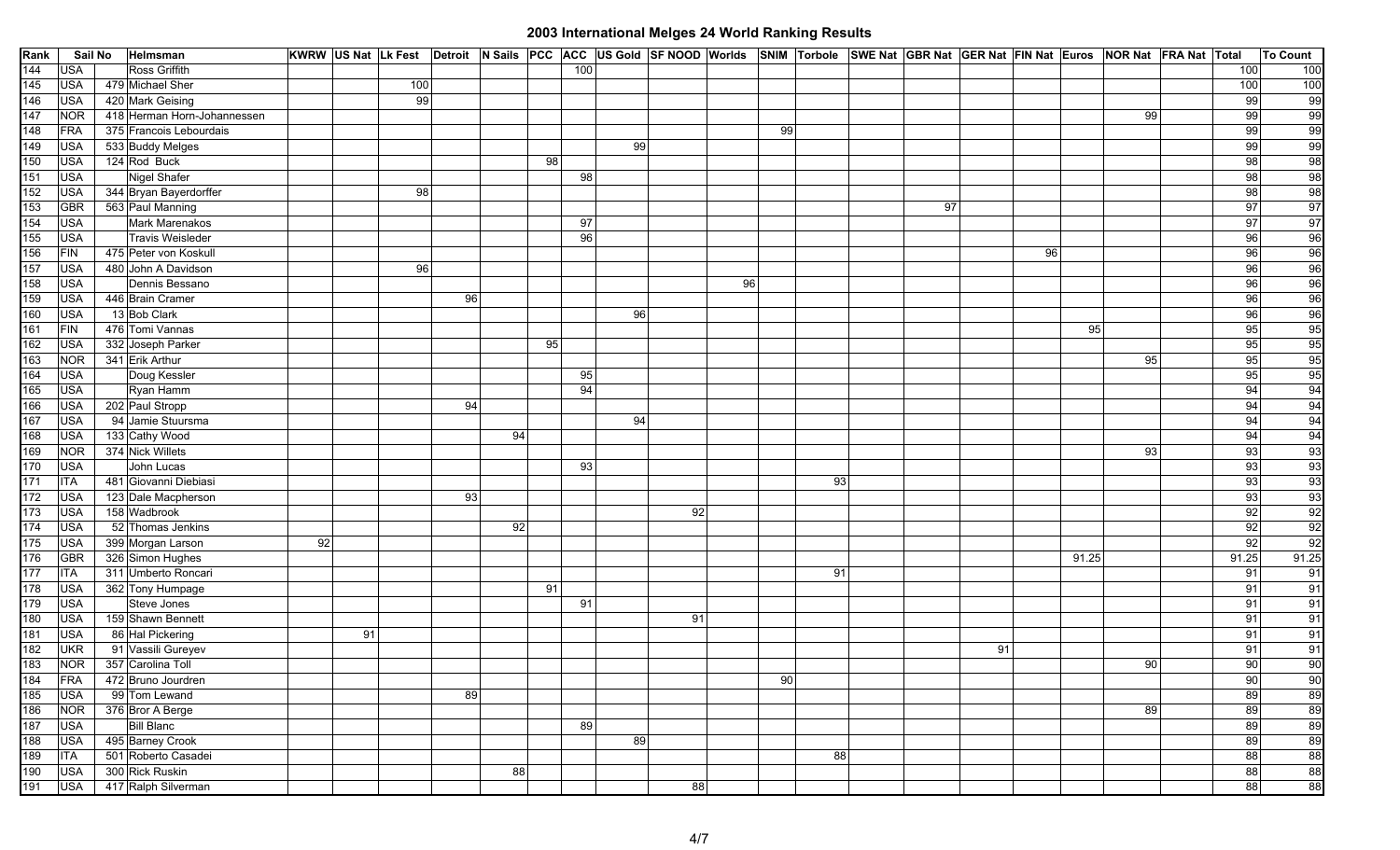| Rank       | Sail No                        | Helmsman                                |    |    |  |    | KWRW US Nat Lk Fest Detroit N Sails PCC ACC US Gold SF NOOD Worlds SNIM Torbole SWE Nat GBR Nat GER Nat FIN Nat Euros NOR Nat FRA Nat Total |    |    |      |    |    |    |    |  |    |    |                 | To Count                                    |
|------------|--------------------------------|-----------------------------------------|----|----|--|----|---------------------------------------------------------------------------------------------------------------------------------------------|----|----|------|----|----|----|----|--|----|----|-----------------|---------------------------------------------|
| 192        | <b>USA</b>                     | O'malley Avant                          |    |    |  |    | 88                                                                                                                                          |    |    |      |    |    |    |    |  |    |    | 88              | 88                                          |
| 193        | <b>USA</b>                     | 544 Nigel Pitts                         |    | 88 |  |    |                                                                                                                                             |    |    |      |    |    |    |    |  |    |    | 88              | $\begin{array}{c}\n 88 \\ 88\n\end{array}$  |
| 194        | <b>GBR</b>                     | 405 Mike Budd                           | 88 |    |  |    |                                                                                                                                             |    |    |      |    |    |    |    |  |    |    | 88              |                                             |
| 195        | <b>NOR</b>                     | 402 Jorgen G Heje                       |    |    |  |    |                                                                                                                                             |    |    |      |    |    |    |    |  | 88 |    | 88              | 88                                          |
| 196        | <b>DEN</b>                     | 209 Jesper Christainsen                 |    |    |  |    |                                                                                                                                             |    |    |      |    |    |    | 88 |  |    |    | $\overline{88}$ | 88                                          |
| 197        | <b>USA</b>                     | 105 Don Turner                          |    |    |  |    |                                                                                                                                             | 88 |    |      |    |    |    |    |  |    |    | 88              | 88                                          |
| 198        | <b>USA</b>                     | Ray Laguna                              |    |    |  |    | 87                                                                                                                                          |    |    |      |    |    |    |    |  |    |    | 87              | 87                                          |
| 199        | <b>USA</b>                     | 208 Mike O'Brien                        |    |    |  | 87 |                                                                                                                                             |    |    |      |    |    |    |    |  |    |    | 87              | 87                                          |
| 200        | <b>USA</b>                     | 71 John Schumacher                      |    |    |  |    |                                                                                                                                             | 87 |    |      |    |    |    |    |  |    |    | 87              | 87                                          |
| 201        | <b>NOR</b>                     | 349 Jens Wathne                         |    |    |  |    |                                                                                                                                             |    |    |      |    |    |    |    |  | 87 |    | 87              | 87                                          |
| 202        | <b>USA</b>                     | 180 Doug Forester                       |    |    |  |    |                                                                                                                                             |    | 87 |      |    |    |    |    |  |    |    | $\overline{87}$ | $\overline{87}$                             |
| 203        | $\overline{\cup}$ s            | 525 Pal Tharaldsen                      |    |    |  |    |                                                                                                                                             |    |    |      |    |    |    |    |  | 86 |    | 86              | 86                                          |
| 204        | <b>GER</b>                     | 325 Jorn Petry                          |    |    |  |    |                                                                                                                                             |    |    |      |    |    |    | 86 |  |    |    | 86              | 86                                          |
| 205        | <b>USA</b>                     | <b>Brian Swan</b>                       |    |    |  |    | 86                                                                                                                                          |    |    |      |    |    |    |    |  |    |    | 86              | $\frac{86}{86}$                             |
| 206        | <b>USA</b>                     | Art Brereton                            | 86 |    |  |    |                                                                                                                                             |    |    |      |    |    |    |    |  |    |    | 86              |                                             |
| 207        | <b>USA</b>                     | Tom Carter                              |    |    |  |    | 85                                                                                                                                          |    |    |      |    |    |    |    |  |    |    | 85              | 85                                          |
| 208        | <b>USA</b>                     | 218 Team DWW - No helm name             |    |    |  |    |                                                                                                                                             |    | 85 |      |    |    |    |    |  |    |    | 85              | 85                                          |
| 209        | <b>USA</b>                     | 155 Miles Martschink                    |    | 85 |  |    |                                                                                                                                             |    |    |      |    |    |    |    |  |    |    | 85              | 85                                          |
| 210        | <b>NOR</b>                     | 307 Marius Foss                         |    |    |  |    |                                                                                                                                             |    |    |      |    |    |    |    |  | 85 |    | 85              | 85                                          |
| 211        | <b>SWE</b>                     | 230 Fredrik Rege                        |    |    |  |    |                                                                                                                                             |    |    |      |    | 85 |    |    |  |    |    | 85              | 85                                          |
| 212        | <b>GBR</b>                     | 294 David Gillham                       |    |    |  |    |                                                                                                                                             |    |    |      |    |    | 85 |    |  |    |    | 85              | 85                                          |
| 213        | <b>USA</b>                     | 32 Brian Hill                           |    |    |  |    |                                                                                                                                             | 85 |    |      |    |    |    |    |  |    |    | 85              | 85                                          |
| 214        | <b>ITA</b>                     | 528 Vincenzo Montanariello              |    |    |  |    |                                                                                                                                             |    |    |      | 84 |    |    |    |  |    |    | 84              | 84                                          |
| 215        | <b>USA</b>                     | Michael Nuff                            |    |    |  |    | 84                                                                                                                                          |    |    |      |    |    |    |    |  |    |    | 84              | 84                                          |
| 216        | <b>USA</b>                     | 302 Mark Golison                        |    |    |  | 84 |                                                                                                                                             |    |    |      |    |    |    |    |  |    |    | 84              | 84                                          |
| 217        | <b>NOR</b>                     | 308 Jan Fredrik Bergstrom               |    |    |  |    |                                                                                                                                             |    |    |      |    |    |    |    |  | 84 |    | 84              | $\frac{84}{84}$                             |
| 218        | <b>SWE</b>                     | 235 Hagelin Urban                       |    |    |  |    |                                                                                                                                             |    |    |      |    | 84 |    |    |  |    |    | 84              |                                             |
| 219        | <b>USA</b>                     | 121 Doug Folsetter                      |    |    |  |    |                                                                                                                                             | 84 |    |      |    |    |    |    |  |    |    | 84              | 84                                          |
| 220        | <b>USA</b>                     | 143 Dean Bell                           |    | 84 |  |    |                                                                                                                                             |    |    |      |    |    |    |    |  |    |    | 84              | 84                                          |
| 221        | <b>USA</b>                     | Andy Mack                               |    |    |  |    |                                                                                                                                             |    |    | 84   |    |    |    |    |  |    |    | 84              | 84                                          |
| 222        | <b>AUT</b>                     | 251 Josef Hackl                         |    |    |  |    |                                                                                                                                             |    |    |      | 83 |    |    |    |  |    |    | 83              | 83                                          |
| 223        | <b>USA</b>                     | <b>Gary Umberger</b>                    |    |    |  |    | 83                                                                                                                                          |    |    |      |    |    |    |    |  |    |    | 83              | 83                                          |
| 224        | <b>NOR</b>                     | 266 Walter Kristensen                   |    |    |  |    |                                                                                                                                             |    |    |      |    |    |    |    |  | 83 |    | 83              | 83                                          |
| 225        | <b>USA</b>                     | <b>Bill Wright</b>                      |    |    |  |    |                                                                                                                                             |    |    | 82.5 |    |    |    |    |  |    |    | 82.5            | 82.5                                        |
| 226        | <b>GBR</b>                     | 49 Tony Procter                         |    |    |  |    |                                                                                                                                             |    |    |      | 82 |    | 82 |    |  |    |    | 82<br>82        | 82<br>82                                    |
| 227        | <b>ITA</b><br><b>USA</b>       | 404 Marco Caverzasio<br>118 Doc Bellows |    |    |  |    |                                                                                                                                             |    |    |      |    |    |    |    |  |    |    | 82              |                                             |
| 228<br>229 | <b>NOR</b>                     | 306 Borre Dahl                          |    | 82 |  |    |                                                                                                                                             |    |    |      |    |    |    |    |  | 82 |    | 82              |                                             |
| 230        | <b>USA</b>                     | <b>Bob Sowden</b>                       |    |    |  |    |                                                                                                                                             |    |    |      |    |    |    |    |  |    |    | 82              | $\begin{array}{c}\n 82 \\ 82\n \end{array}$ |
| 231        | <b>USA</b>                     | 312 Alden Dow                           |    |    |  |    | 82                                                                                                                                          | 82 |    |      |    |    |    |    |  |    |    | 82              | 82                                          |
| 232        | $ 2 \rangle$<br>$\overline{2}$ | ??Envy??                                |    |    |  |    |                                                                                                                                             |    |    |      |    |    |    |    |  |    | 82 | 82              | 82                                          |
| 233        | <b>NOR</b>                     | 192 Vidar Andreassen                    |    |    |  |    |                                                                                                                                             |    |    |      |    |    |    |    |  | 81 |    | 81              | $\overline{\mathbf{8}}$                     |
| 234        | GBR                            | <b>Tony Wetherell</b>                   | 81 |    |  |    |                                                                                                                                             |    |    |      |    |    |    |    |  |    |    | 81              | 81                                          |
| 235        | <b>USA</b>                     | 379 Tom Roop                            |    |    |  |    |                                                                                                                                             | 81 |    |      |    |    |    |    |  |    |    | 81              | $\overline{\mathbf{8}}$                     |
| 236        | SUI                            | 267 Thierry Vermulst                    |    |    |  |    |                                                                                                                                             |    |    |      | 81 |    |    |    |  |    |    | 81              | 81                                          |
| 237        | <b>USA</b>                     | 56 Jim Longen                           |    | 81 |  |    |                                                                                                                                             |    |    |      |    |    |    |    |  |    |    | 81              | $\overline{\mathbf{8}}$                     |
| 238        | <b>GBR</b>                     | 410 Ancilla Clark                       |    |    |  |    |                                                                                                                                             |    |    |      |    |    | 81 |    |  |    |    | 81              | $\overline{\mathbf{8}}$                     |
| 239        | <b>FRA</b>                     | 386 Theirry Eude                        |    |    |  |    |                                                                                                                                             |    |    |      |    |    |    |    |  |    | 80 | 80              | 80                                          |
|            |                                |                                         |    |    |  |    |                                                                                                                                             |    |    |      |    |    |    |    |  |    |    |                 |                                             |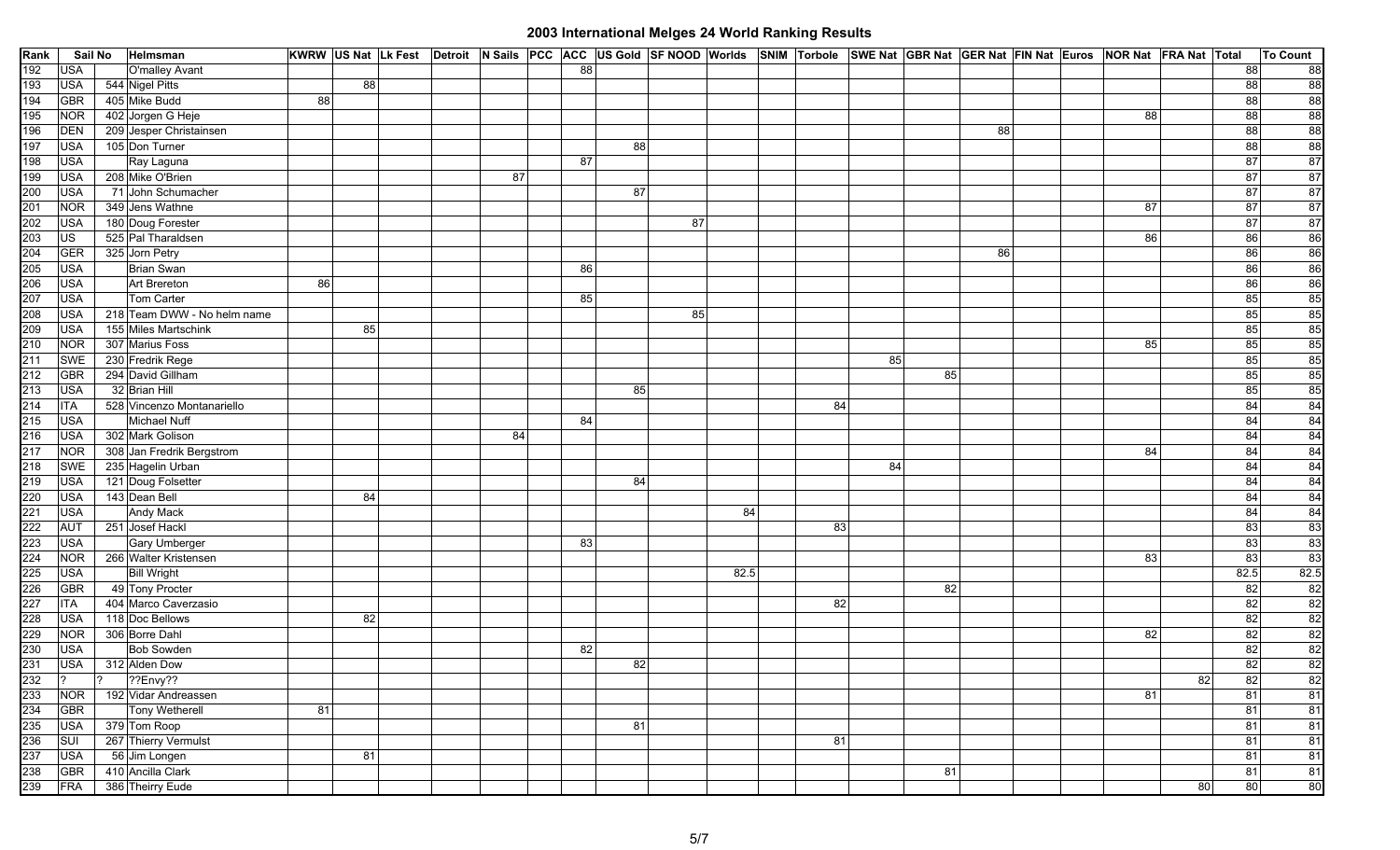| Rank | Sail No               | Helmsman                  |    |    |  |    |    |    |      |    |    | KWRW US Nat Lk Fest Detroit N Sails PCC ACC US Gold SF NOOD Worlds SNIM Torbole SWE Nat GBR Nat GER Nat FIN Nat Euros NOR Nat FRA Nat Total |  |       |    |       | <b>To Count</b>                                      |
|------|-----------------------|---------------------------|----|----|--|----|----|----|------|----|----|---------------------------------------------------------------------------------------------------------------------------------------------|--|-------|----|-------|------------------------------------------------------|
| 240  | <b>GBR</b>            | 229 Norman Broom          |    |    |  |    |    |    |      |    |    | 80                                                                                                                                          |  |       |    | 80    | 80                                                   |
| 241  | <b>USA</b>            | 46 Murray Lindhaut        |    |    |  |    | 80 |    |      |    |    |                                                                                                                                             |  |       |    | 80    | 80                                                   |
| 242  | <b>ITA</b>            | 232 Michele Castagna      |    |    |  |    |    |    |      |    | 80 |                                                                                                                                             |  |       |    | 80    | $\begin{array}{c}\n 80 \\ \hline\n 80\n \end{array}$ |
| 243  | <b>USA</b>            | <b>Buck Newsome</b>       |    |    |  | 80 |    |    |      |    |    |                                                                                                                                             |  |       |    | 80    |                                                      |
| 244  | <b>USA</b>            | Peppe Parsons             |    |    |  |    |    |    | 79.5 |    |    |                                                                                                                                             |  |       |    | 79.5  | 79.5                                                 |
| 245  | <b>USA</b>            | 445 Adam Simms            |    |    |  |    |    | 79 |      |    |    |                                                                                                                                             |  |       |    | 79    | 79                                                   |
| 246  | <b>GBR</b>            | 377 Tony Jaffa            |    |    |  |    |    |    |      |    |    | 78                                                                                                                                          |  |       |    | 78    | 78                                                   |
| 247  | <b>USA</b>            | Steve Suddath             | 78 |    |  |    |    |    |      |    |    |                                                                                                                                             |  |       |    | 78    | $\frac{78}{78}$                                      |
| 248  | <b>GER</b>            | 499 Rolf Lembeck          |    |    |  |    |    |    |      |    | 78 |                                                                                                                                             |  |       |    | 78    |                                                      |
| 249  | <b>USA</b>            | 90 Andrews                |    | 78 |  |    |    |    |      |    |    |                                                                                                                                             |  |       |    | 78    | 78                                                   |
| 250  | FRA                   | 470 Sebastien Renault     |    |    |  |    |    |    |      | 77 |    |                                                                                                                                             |  |       |    | 77    | $\frac{77}{77}$                                      |
| 251  | <b>USA</b>            | Peter Wright              | 77 |    |  |    |    |    |      |    |    |                                                                                                                                             |  |       |    | 77    |                                                      |
| 252  | <b>USA</b>            | 331 Jim Hawkins           |    |    |  |    |    | 77 |      |    |    |                                                                                                                                             |  |       |    | 77    | $\overline{77}$                                      |
| 253  | <b>GBR</b>            | 453 Dave Farrimond        |    |    |  |    |    |    |      |    |    | 77                                                                                                                                          |  |       |    | 77    | 77                                                   |
| 254  | <b>ITA</b>            | 487 Andrea Palleschi      |    |    |  |    |    |    |      |    | 77 |                                                                                                                                             |  |       |    | 77    | $\overline{77}$                                      |
| 255  | <b>USA</b>            | 111 Tim Delaney           |    | 76 |  |    |    |    |      |    |    |                                                                                                                                             |  |       |    | 76    | 76                                                   |
| 256  | <b>USA</b>            | Nick Halmos               | 76 |    |  |    |    |    |      |    |    |                                                                                                                                             |  |       |    | 76    | $\frac{76}{76}$                                      |
| 257  | FRA                   | 386 Cedric Pouligny       |    |    |  |    |    |    |      | 76 |    |                                                                                                                                             |  |       |    | 76    |                                                      |
| 258  | <b>USA</b>            | Chris Doubek              | 74 |    |  |    |    |    |      |    |    |                                                                                                                                             |  |       |    | 74    | 74                                                   |
| 259  | FRA                   | 459 Jean Francois Cutugno |    |    |  |    |    |    |      |    |    |                                                                                                                                             |  | 73.75 |    | 73.75 | 73.75                                                |
| 260  | <b>USA</b>            | Krak Arnston              |    |    |  |    |    |    | 73.5 |    |    |                                                                                                                                             |  |       |    | 73.5  | $\overline{73.5}$                                    |
| 261  | GBR                   | 563 Richard Stenhouse     |    |    |  |    |    |    |      |    |    |                                                                                                                                             |  |       | 73 | 73    | 73                                                   |
| 262  | <b>USA</b>            | 19 Jan Crosbie-Taylor     |    |    |  |    |    | 73 |      |    |    |                                                                                                                                             |  |       |    | 73    | $\frac{73}{72}$                                      |
| 263  | <b>USA</b>            | 505 Tony Watson           |    |    |  |    |    | 72 |      |    |    |                                                                                                                                             |  |       |    | 72    |                                                      |
| 264  | <b>USA</b>            | Keith Grzelak             |    |    |  |    |    |    | 72   |    |    |                                                                                                                                             |  |       |    | 72    | $\overline{72}$                                      |
| 265  | FRA                   | 223 Goerges Pares         |    |    |  |    |    |    |      |    |    |                                                                                                                                             |  |       | 71 | $71$  | 71                                                   |
| 266  | <b>USA</b>            | Patricio Sly              |    |    |  |    |    |    | 70.5 |    |    |                                                                                                                                             |  |       |    | 70.5  | 70.5                                                 |
| 267  | <b>BEL</b>            | 473 Pierre Spilleboudt    |    |    |  |    |    |    |      |    |    |                                                                                                                                             |  |       | 70 | 70    | 70                                                   |
| 268  | <b>USA</b>            | Dan Hauserman             |    |    |  |    |    |    | 69   |    |    |                                                                                                                                             |  |       |    | 69    | $\begin{array}{c}\n 69 \\ \hline\n 68\n \end{array}$ |
| 269  | <b>ITA</b>            | 531 Roberto Bertini       |    |    |  |    |    |    |      | 68 |    |                                                                                                                                             |  |       |    | 68    |                                                      |
| 270  | <b>USA</b>            | Kent Haeger               | 68 |    |  |    |    |    |      |    |    |                                                                                                                                             |  |       |    | 68    | 68                                                   |
| 271  | FRA                   | 391 Luc Videau            |    |    |  |    |    |    |      | 67 |    |                                                                                                                                             |  |       |    | 67    | 67                                                   |
| 272  | <b>USA</b>            | Lainie Pardey             | 67 |    |  |    |    |    |      |    |    |                                                                                                                                             |  |       |    | 67    | 67                                                   |
| 273  | <b>GBR</b>            | 435 David Franks          |    |    |  |    |    |    |      |    |    |                                                                                                                                             |  |       | 67 | 67    | 67                                                   |
| 274  | FIN                   | 227 Jussi Forsman         |    |    |  |    |    |    |      |    |    |                                                                                                                                             |  | 66.25 |    | 66.25 | 66.25                                                |
| 275  | <b>USA</b>            | <b>Terry Gibson</b>       | 66 |    |  |    |    |    |      |    |    |                                                                                                                                             |  |       |    | 66    | 66                                                   |
| 276  | <b>FRA</b>            | 369 Damie Lemoign         |    |    |  |    |    |    |      | 66 |    |                                                                                                                                             |  |       |    | 66    | 66                                                   |
| 277  | 2<br>12               | ??Se Gomedo??             |    |    |  |    |    |    |      |    |    |                                                                                                                                             |  |       | 66 | 66    | $\frac{66}{65}$                                      |
| 278  | FRA<br>$\overline{2}$ | 503 Bernard Reynier       |    |    |  |    |    |    |      |    |    |                                                                                                                                             |  | 65    |    | 65    |                                                      |
| 279  | 1?                    | ??Melghictaz              |    |    |  |    |    |    |      |    |    |                                                                                                                                             |  |       | 65 | 65    | 65                                                   |
| 280  | <b>USA</b>            | <b>Robert Harff</b>       |    |    |  |    |    |    | 64.5 |    |    |                                                                                                                                             |  |       |    | 64.5  | 64.5                                                 |
| 281  | SUI <sup>-</sup>      | 270 Ruedi Huber           |    |    |  |    |    |    |      |    |    |                                                                                                                                             |  |       | 64 | 64    | 64                                                   |
| 282  | FRA                   | 268 Francois Lamaignere   |    |    |  |    |    |    |      | 64 |    |                                                                                                                                             |  |       |    | 64    | 64                                                   |
| 283  | <b>USA</b>            | Paul Bennett              |    |    |  |    |    |    | 63   |    |    |                                                                                                                                             |  |       |    | 63    | 63                                                   |
| 284  | <b>USA</b>            | Nicholas Maxwell          | 63 |    |  |    |    |    |      |    |    |                                                                                                                                             |  |       |    | 63    | 63                                                   |
| 285  | <b>USA</b>            | Ron Weed                  | 62 |    |  |    |    |    |      |    |    |                                                                                                                                             |  |       |    | 62    | 62                                                   |
| 286  | SWE                   | 508 Lasse Olsson          |    |    |  |    |    |    |      | 61 |    |                                                                                                                                             |  |       |    | 61    | 61                                                   |
| 287  | <b>USA</b>            | <b>Mike Krantz</b>        | 60 |    |  |    |    |    |      |    |    |                                                                                                                                             |  |       |    | 60    | 60                                                   |